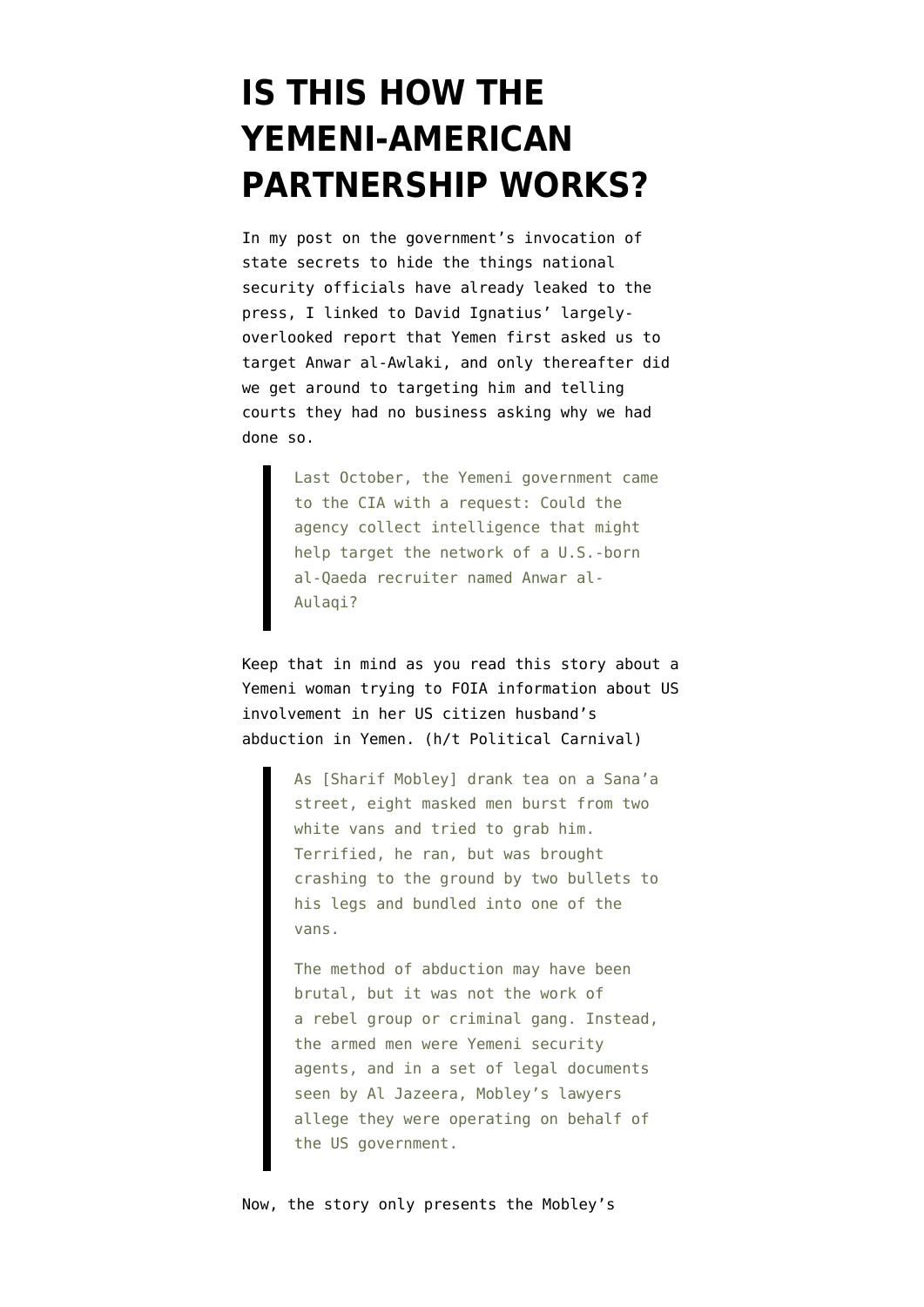family's story, in which they claim that while Mobley had had contact with Anwar al-Awlaki, he never had any dealings or awareness of ties to al Qaeda.

> "Sharif openly admits that he had been in limited contact with al-Awlaki," says Cori Crider, Mobley's lawyer. "But he categorically denies that he was involved in or aware of any plot or link to al-Qaeda."

Perhaps Mobley's family is just spinning, downplaying more developed ties between Mobley and AQAP. Though note that any contact with al-Awlaki would have happened before Al Qaeda in the Arabian Peninsula was designated a terrorist organization, and even then, the government claims that terrorist designation should not limit others' First Amendment rights to associate with members of designated terrorist groups.

Whether or not Mobley's story is correct or not, it doesn't dismiss the other allegation: that someone apparently tied to the US embassy raided the Mobley family home, all while pretending that Yemen–not the US–had sole custody of Mobley.

> When she realised her husband was missing, [Mobley's wife, Nzinga Saba Islam] immediately reported his disappearance to the embassy, where she was told to file a report with Yemeni police.

That night, at 1am, as she lay worrying about what had happened to her husband, the documents say around 15 men burst into the family home. The family were held at gunpoint and searched, while the house was raided and items confiscated.

Nzinga has told lawyers that the following morning she returned to the US embassy. As she waited to file a report about what had happened, she insists